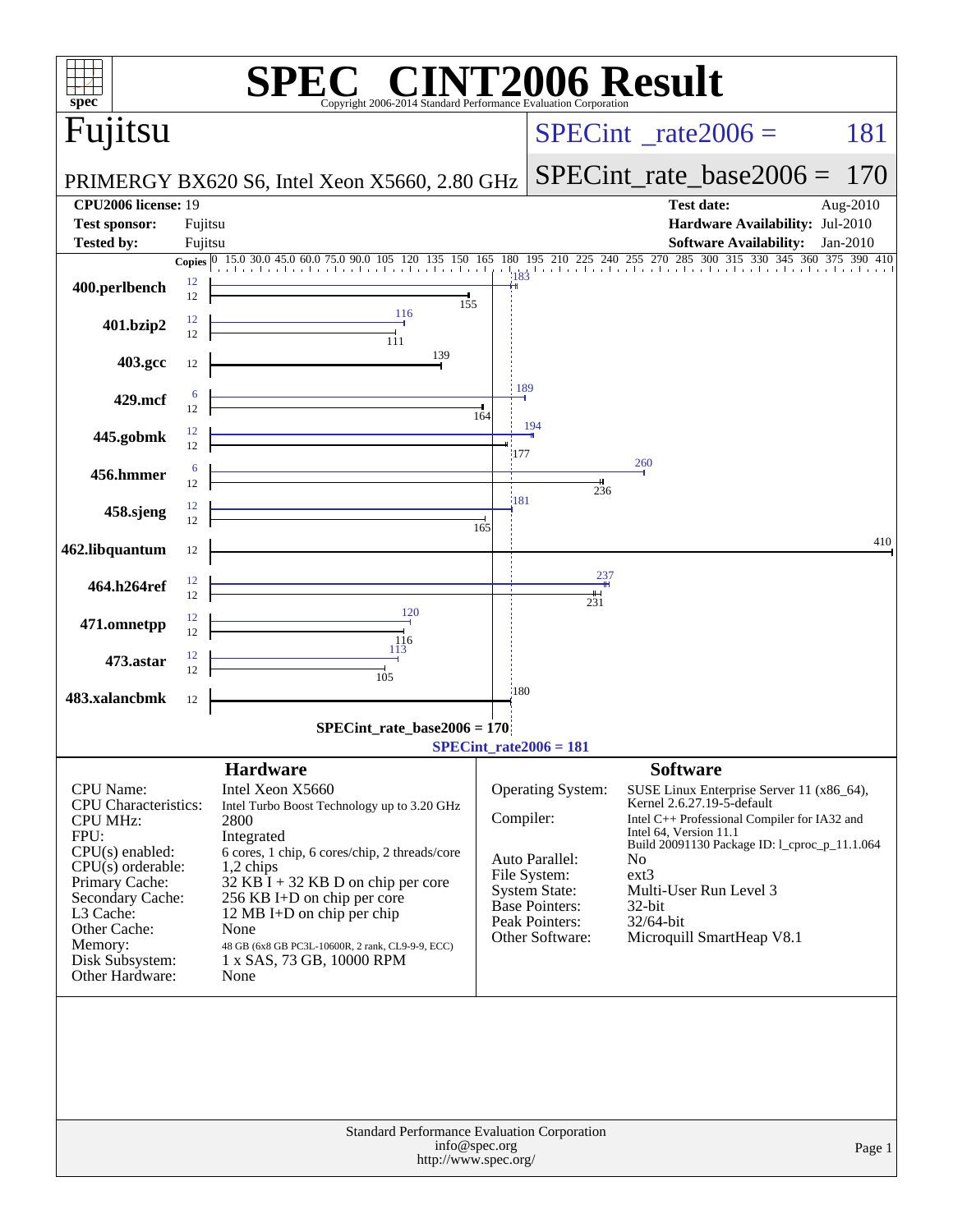

# **[SPEC CINT2006 Result](http://www.spec.org/auto/cpu2006/Docs/result-fields.html#SPECCINT2006Result)**

## Fujitsu

### SPECint rate $2006 = 181$

PRIMERGY BX620 S6, Intel Xeon X5660, 2.80 GHz

[SPECint\\_rate\\_base2006 =](http://www.spec.org/auto/cpu2006/Docs/result-fields.html#SPECintratebase2006) 170

**[CPU2006 license:](http://www.spec.org/auto/cpu2006/Docs/result-fields.html#CPU2006license)** 19 **[Test date:](http://www.spec.org/auto/cpu2006/Docs/result-fields.html#Testdate)** Aug-2010

**[Test sponsor:](http://www.spec.org/auto/cpu2006/Docs/result-fields.html#Testsponsor)** Fujitsu **[Hardware Availability:](http://www.spec.org/auto/cpu2006/Docs/result-fields.html#HardwareAvailability)** Jul-2010 **[Tested by:](http://www.spec.org/auto/cpu2006/Docs/result-fields.html#Testedby)** Fujitsu **[Software Availability:](http://www.spec.org/auto/cpu2006/Docs/result-fields.html#SoftwareAvailability)** Jan-2010

#### **[Results Table](http://www.spec.org/auto/cpu2006/Docs/result-fields.html#ResultsTable)**

|                    | <b>Base</b>                                                                                              |                |       |                |       |                |                 |               | <b>Peak</b>    |              |                |              |                |              |  |
|--------------------|----------------------------------------------------------------------------------------------------------|----------------|-------|----------------|-------|----------------|-----------------|---------------|----------------|--------------|----------------|--------------|----------------|--------------|--|
| <b>Benchmark</b>   | <b>Copies</b>                                                                                            | <b>Seconds</b> | Ratio | <b>Seconds</b> | Ratio | <b>Seconds</b> | Ratio           | <b>Copies</b> | <b>Seconds</b> | <b>Ratio</b> | <b>Seconds</b> | <b>Ratio</b> | <b>Seconds</b> | <b>Ratio</b> |  |
| 400.perlbench      | 12                                                                                                       | 756            | 155   | 754            | 155   | 759            | 155             | 12            | 650            | 180          | 636            | 184          | 640            | <u>183</u>   |  |
| 401.bzip2          | 12                                                                                                       | 1040           | 111   | 1041           | 111   | 1042           | 111             | 12            | 993            | 117          | 995            | 116          | 995            | 116          |  |
| $403.\mathrm{gcc}$ | 12                                                                                                       | 696            | 139   | 697            | 139   | 699            | 138             | 12            | 696            | 139          | 697            | 139          | 699            | 138          |  |
| $429$ .mcf         | 12                                                                                                       | 669            | 164   | 671            | 163   | 667            | 164             |               | 290            | 189          | 290            | 189          | 289            | 189          |  |
| $445$ .gobmk       | 12                                                                                                       | 706            | 178   | 710            | 177   | 711            | 177             | 12            | 653            | 193          | 650            | 194          | 648            | 194          |  |
| 456.hmmer          | 12                                                                                                       | 478            | 234   | 475            | 236   | 474            | <b>236</b>      |               | 215            | 260          | 215            | 260          | 215            | 261          |  |
| $458$ .sjeng       | 12                                                                                                       | 879            | 165   | 879            | 165   | 881            | 165             | 12            | 803            | 181          | 804            | 181          | 801            | 181          |  |
| 462.libquantum     | 12                                                                                                       | 608            | 409   | 607            | 410   | 607            | 41 <sub>0</sub> | 12            | 608            | 409          | 607            | <u>410</u>   | 607            | 410          |  |
| 464.h264ref        | 12                                                                                                       | 1148           | 231   | 1153           | 230   | 1132           | 235             | 12            | 1108           | 240          | 1119           | 237          | 1123           | 237          |  |
| 471.omnetpp        | 12                                                                                                       | 645            | 116   | 645            | 116   | 645            | <b>116</b>      | 12            | 624            | 120          | 624            | <u>120</u>   | 624            | 120          |  |
| 473.astar          | 12                                                                                                       | 804            | 105   | 803            | 105   | 806            | 105             | 12            | 748            | 113          | 748            | <b>113</b>   | 749            | 112          |  |
| 483.xalancbmk      | 12                                                                                                       | 459            | 180   | 459            | 180   | 459            | 180             | 12            | 459            | 180          | 459            | 180          | 459            | <u>180</u>   |  |
|                    | Results appear in the order in which they were run. Bold underlined text indicates a median measurement. |                |       |                |       |                |                 |               |                |              |                |              |                |              |  |

#### **[Submit Notes](http://www.spec.org/auto/cpu2006/Docs/result-fields.html#SubmitNotes)**

The config file option 'submit' was used. numactl was used to bind copies to the cores

### **[Operating System Notes](http://www.spec.org/auto/cpu2006/Docs/result-fields.html#OperatingSystemNotes)**

'ulimit -s unlimited' was used to set the stacksize to unlimited prior to run

#### **[Platform Notes](http://www.spec.org/auto/cpu2006/Docs/result-fields.html#PlatformNotes)**

 BIOS configuration: Data Reuse Optimization = Disabled Performance/Power Setting = Traditional

### **[General Notes](http://www.spec.org/auto/cpu2006/Docs/result-fields.html#GeneralNotes)**

 For information about Fujitsu please visit: <http://www.fujitsu.com> Binaries were compiled on SLES 10 with Binutils 2.18.50.0.7.20080502

## **[Base Compiler Invocation](http://www.spec.org/auto/cpu2006/Docs/result-fields.html#BaseCompilerInvocation)**

[C benchmarks](http://www.spec.org/auto/cpu2006/Docs/result-fields.html#Cbenchmarks): [icc -m32](http://www.spec.org/cpu2006/results/res2010q3/cpu2006-20100913-13194.flags.html#user_CCbase_intel_icc_32bit_5ff4a39e364c98233615fdd38438c6f2)

Continued on next page

Standard Performance Evaluation Corporation [info@spec.org](mailto:info@spec.org) <http://www.spec.org/>

Page 2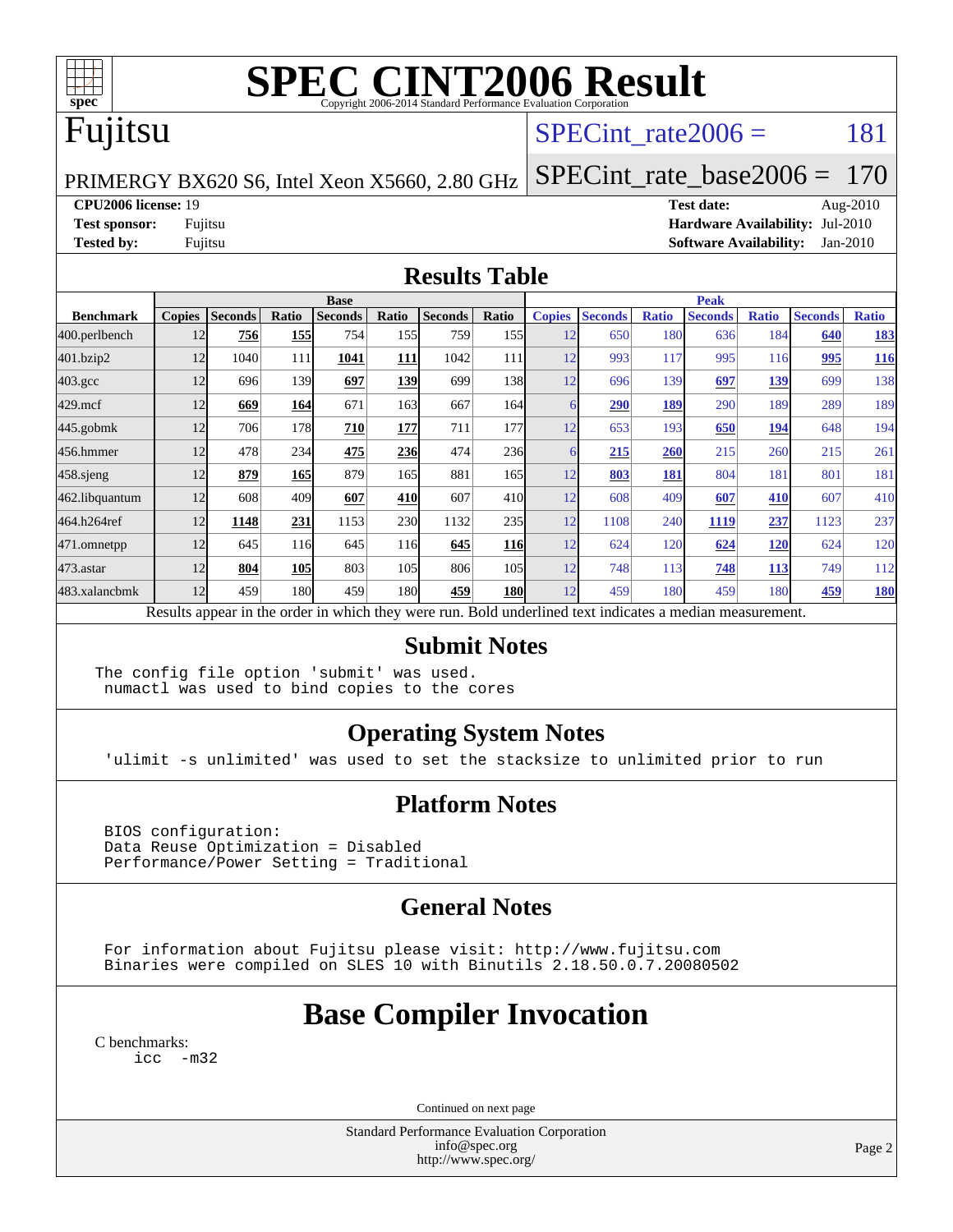| <b>SPEC CINT2006 Result</b><br>spec <sup>®</sup><br>Copyright 2006-2014 Standard Performance Evaluation Corporation                                                                                                                                                        |                                                                                                                    |  |  |  |  |  |  |  |
|----------------------------------------------------------------------------------------------------------------------------------------------------------------------------------------------------------------------------------------------------------------------------|--------------------------------------------------------------------------------------------------------------------|--|--|--|--|--|--|--|
| Fujitsu                                                                                                                                                                                                                                                                    | 181<br>SPECint rate $2006 =$                                                                                       |  |  |  |  |  |  |  |
| PRIMERGY BX620 S6, Intel Xeon X5660, 2.80 GHz                                                                                                                                                                                                                              | $SPECint_rate\_base2006 =$<br>170                                                                                  |  |  |  |  |  |  |  |
| <b>CPU2006 license: 19</b><br><b>Test sponsor:</b><br>Fujitsu<br><b>Tested by:</b><br>Fujitsu                                                                                                                                                                              | <b>Test date:</b><br>Aug- $2010$<br>Hardware Availability: Jul-2010<br><b>Software Availability:</b><br>$Jan-2010$ |  |  |  |  |  |  |  |
| <b>Base Compiler Invocation (Continued)</b><br>$C_{++}$ benchmarks:<br>icpc -m32                                                                                                                                                                                           |                                                                                                                    |  |  |  |  |  |  |  |
| <b>Base Portability Flags</b><br>400.perlbench: -DSPEC_CPU_LINUX_IA32<br>462.libquantum: -DSPEC_CPU_LINUX<br>483.xalancbmk: -DSPEC_CPU_LINUX                                                                                                                               |                                                                                                                    |  |  |  |  |  |  |  |
| <b>Base Optimization Flags</b><br>C benchmarks:<br>-xSSE4.2 -ipo -03 -no-prec-div -static -opt-prefetch<br>$C++$ benchmarks:<br>-xSSE4.2 -ipo -03 -no-prec-div -opt-prefetch -Wl,-z, muldefs<br>-L/home/cmplr/usr3/alrahate/cpu2006.1.1.ic11.1/libic11.1-32bit -lsmartheap |                                                                                                                    |  |  |  |  |  |  |  |
| <b>Base Other Flags</b><br>C benchmarks:<br>403.gcc: -Dalloca=_alloca                                                                                                                                                                                                      |                                                                                                                    |  |  |  |  |  |  |  |
| <b>Peak Compiler Invocation</b><br>C benchmarks (except as noted below):<br>$-m32$<br>icc<br>401.bzip2: icc -m64<br>456.hmmer: $\text{icc}$ -m64<br>458.sjeng: icc -m64<br>C++ benchmarks (except as noted below):<br>icpc -m32<br>473.astar: icpc -m64                    |                                                                                                                    |  |  |  |  |  |  |  |

Standard Performance Evaluation Corporation [info@spec.org](mailto:info@spec.org) <http://www.spec.org/>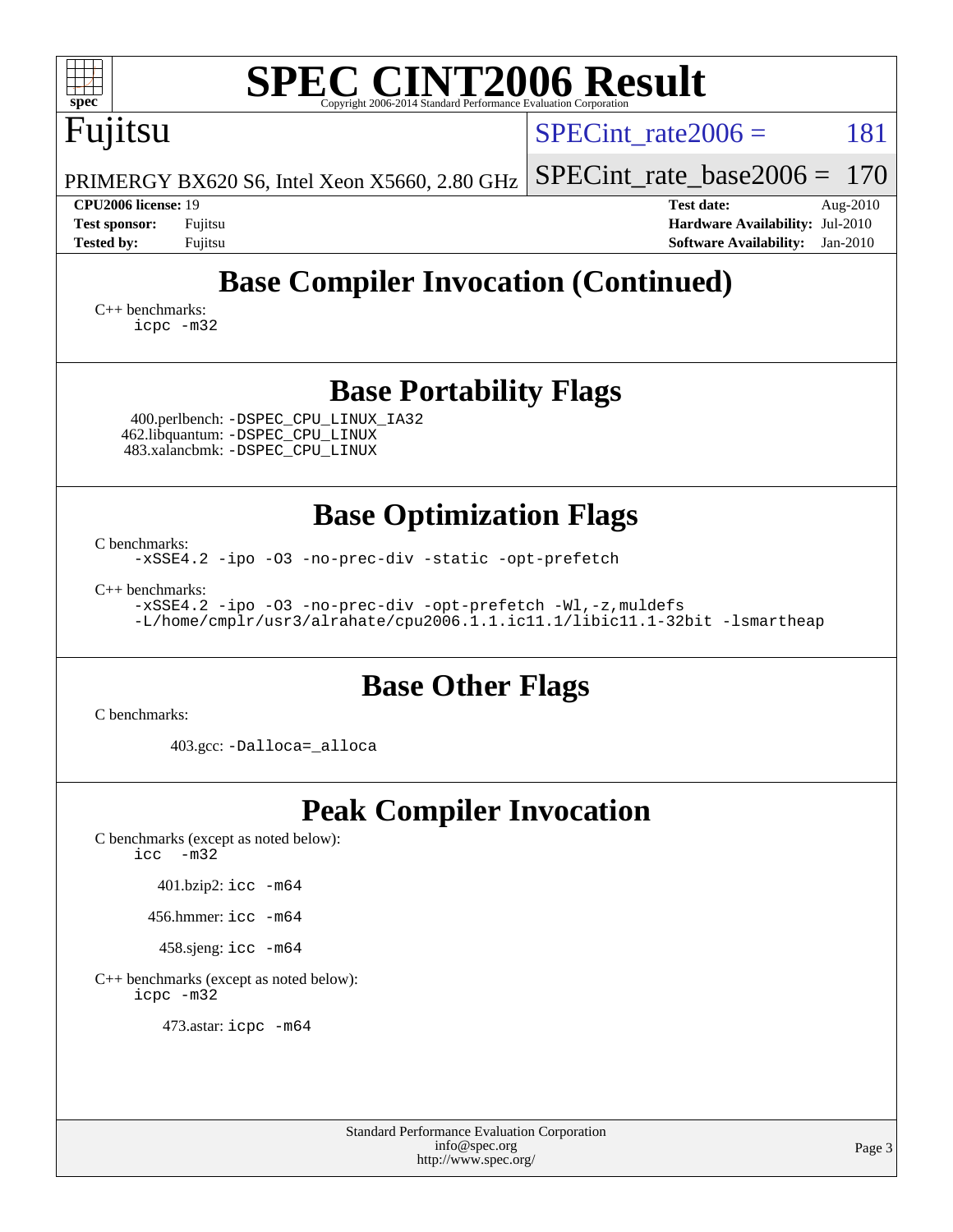

# **[SPEC CINT2006 Result](http://www.spec.org/auto/cpu2006/Docs/result-fields.html#SPECCINT2006Result)**

## Fujitsu

SPECint rate $2006 = 181$ 

[SPECint\\_rate\\_base2006 =](http://www.spec.org/auto/cpu2006/Docs/result-fields.html#SPECintratebase2006) 170

PRIMERGY BX620 S6, Intel Xeon X5660, 2.80 GHz

**[CPU2006 license:](http://www.spec.org/auto/cpu2006/Docs/result-fields.html#CPU2006license)** 19 **[Test date:](http://www.spec.org/auto/cpu2006/Docs/result-fields.html#Testdate)** Aug-2010 **[Test sponsor:](http://www.spec.org/auto/cpu2006/Docs/result-fields.html#Testsponsor)** Fujitsu **[Hardware Availability:](http://www.spec.org/auto/cpu2006/Docs/result-fields.html#HardwareAvailability)** Jul-2010 **[Tested by:](http://www.spec.org/auto/cpu2006/Docs/result-fields.html#Testedby)** Fujitsu **[Software Availability:](http://www.spec.org/auto/cpu2006/Docs/result-fields.html#SoftwareAvailability)** Jan-2010

### **[Peak Portability Flags](http://www.spec.org/auto/cpu2006/Docs/result-fields.html#PeakPortabilityFlags)**

 400.perlbench: [-DSPEC\\_CPU\\_LINUX\\_IA32](http://www.spec.org/cpu2006/results/res2010q3/cpu2006-20100913-13194.flags.html#b400.perlbench_peakCPORTABILITY_DSPEC_CPU_LINUX_IA32) 401.bzip2: [-DSPEC\\_CPU\\_LP64](http://www.spec.org/cpu2006/results/res2010q3/cpu2006-20100913-13194.flags.html#suite_peakCPORTABILITY401_bzip2_DSPEC_CPU_LP64) 456.hmmer: [-DSPEC\\_CPU\\_LP64](http://www.spec.org/cpu2006/results/res2010q3/cpu2006-20100913-13194.flags.html#suite_peakCPORTABILITY456_hmmer_DSPEC_CPU_LP64) 458.sjeng: [-DSPEC\\_CPU\\_LP64](http://www.spec.org/cpu2006/results/res2010q3/cpu2006-20100913-13194.flags.html#suite_peakCPORTABILITY458_sjeng_DSPEC_CPU_LP64) 462.libquantum: [-DSPEC\\_CPU\\_LINUX](http://www.spec.org/cpu2006/results/res2010q3/cpu2006-20100913-13194.flags.html#b462.libquantum_peakCPORTABILITY_DSPEC_CPU_LINUX) 473.astar: [-DSPEC\\_CPU\\_LP64](http://www.spec.org/cpu2006/results/res2010q3/cpu2006-20100913-13194.flags.html#suite_peakCXXPORTABILITY473_astar_DSPEC_CPU_LP64) 483.xalancbmk: [-DSPEC\\_CPU\\_LINUX](http://www.spec.org/cpu2006/results/res2010q3/cpu2006-20100913-13194.flags.html#b483.xalancbmk_peakCXXPORTABILITY_DSPEC_CPU_LINUX)

### **[Peak Optimization Flags](http://www.spec.org/auto/cpu2006/Docs/result-fields.html#PeakOptimizationFlags)**

[C benchmarks](http://www.spec.org/auto/cpu2006/Docs/result-fields.html#Cbenchmarks):

Standard Performance Evaluation Corporation 400.perlbench: [-xSSE4.2](http://www.spec.org/cpu2006/results/res2010q3/cpu2006-20100913-13194.flags.html#user_peakPASS2_CFLAGSPASS2_LDCFLAGS400_perlbench_f-xSSE42_f91528193cf0b216347adb8b939d4107)(pass 2) [-prof-gen](http://www.spec.org/cpu2006/results/res2010q3/cpu2006-20100913-13194.flags.html#user_peakPASS1_CFLAGSPASS1_LDCFLAGS400_perlbench_prof_gen_e43856698f6ca7b7e442dfd80e94a8fc)(pass 1) [-ipo](http://www.spec.org/cpu2006/results/res2010q3/cpu2006-20100913-13194.flags.html#user_peakPASS2_CFLAGSPASS2_LDCFLAGS400_perlbench_f-ipo)(pass 2) [-O3](http://www.spec.org/cpu2006/results/res2010q3/cpu2006-20100913-13194.flags.html#user_peakPASS2_CFLAGSPASS2_LDCFLAGS400_perlbench_f-O3)(pass 2) [-no-prec-div](http://www.spec.org/cpu2006/results/res2010q3/cpu2006-20100913-13194.flags.html#user_peakPASS2_CFLAGSPASS2_LDCFLAGS400_perlbench_f-no-prec-div)(pass 2) [-static](http://www.spec.org/cpu2006/results/res2010q3/cpu2006-20100913-13194.flags.html#user_peakPASS2_CFLAGSPASS2_LDCFLAGS400_perlbench_f-static)(pass 2) [-prof-use](http://www.spec.org/cpu2006/results/res2010q3/cpu2006-20100913-13194.flags.html#user_peakPASS2_CFLAGSPASS2_LDCFLAGS400_perlbench_prof_use_bccf7792157ff70d64e32fe3e1250b55)(pass 2) [-ansi-alias](http://www.spec.org/cpu2006/results/res2010q3/cpu2006-20100913-13194.flags.html#user_peakCOPTIMIZE400_perlbench_f-ansi-alias) 401.bzip2: [-xSSE4.2](http://www.spec.org/cpu2006/results/res2010q3/cpu2006-20100913-13194.flags.html#user_peakPASS2_CFLAGSPASS2_LDCFLAGS401_bzip2_f-xSSE42_f91528193cf0b216347adb8b939d4107)(pass 2) [-prof-gen](http://www.spec.org/cpu2006/results/res2010q3/cpu2006-20100913-13194.flags.html#user_peakPASS1_CFLAGSPASS1_LDCFLAGS401_bzip2_prof_gen_e43856698f6ca7b7e442dfd80e94a8fc)(pass 1) [-ipo](http://www.spec.org/cpu2006/results/res2010q3/cpu2006-20100913-13194.flags.html#user_peakPASS2_CFLAGSPASS2_LDCFLAGS401_bzip2_f-ipo)(pass 2) [-O3](http://www.spec.org/cpu2006/results/res2010q3/cpu2006-20100913-13194.flags.html#user_peakPASS2_CFLAGSPASS2_LDCFLAGS401_bzip2_f-O3)(pass 2) [-no-prec-div](http://www.spec.org/cpu2006/results/res2010q3/cpu2006-20100913-13194.flags.html#user_peakPASS2_CFLAGSPASS2_LDCFLAGS401_bzip2_f-no-prec-div)(pass 2) [-static](http://www.spec.org/cpu2006/results/res2010q3/cpu2006-20100913-13194.flags.html#user_peakPASS2_CFLAGSPASS2_LDCFLAGS401_bzip2_f-static)(pass 2) [-prof-use](http://www.spec.org/cpu2006/results/res2010q3/cpu2006-20100913-13194.flags.html#user_peakPASS2_CFLAGSPASS2_LDCFLAGS401_bzip2_prof_use_bccf7792157ff70d64e32fe3e1250b55)(pass 2) [-opt-prefetch](http://www.spec.org/cpu2006/results/res2010q3/cpu2006-20100913-13194.flags.html#user_peakCOPTIMIZE401_bzip2_f-opt-prefetch) [-ansi-alias](http://www.spec.org/cpu2006/results/res2010q3/cpu2006-20100913-13194.flags.html#user_peakCOPTIMIZE401_bzip2_f-ansi-alias) [-auto-ilp32](http://www.spec.org/cpu2006/results/res2010q3/cpu2006-20100913-13194.flags.html#user_peakCOPTIMIZE401_bzip2_f-auto-ilp32)  $403.\text{gcc: basepeak}$  = yes 429.mcf: [-xSSE4.2](http://www.spec.org/cpu2006/results/res2010q3/cpu2006-20100913-13194.flags.html#user_peakCOPTIMIZE429_mcf_f-xSSE42_f91528193cf0b216347adb8b939d4107) [-ipo](http://www.spec.org/cpu2006/results/res2010q3/cpu2006-20100913-13194.flags.html#user_peakCOPTIMIZE429_mcf_f-ipo) [-O3](http://www.spec.org/cpu2006/results/res2010q3/cpu2006-20100913-13194.flags.html#user_peakCOPTIMIZE429_mcf_f-O3) [-no-prec-div](http://www.spec.org/cpu2006/results/res2010q3/cpu2006-20100913-13194.flags.html#user_peakCOPTIMIZE429_mcf_f-no-prec-div) [-static](http://www.spec.org/cpu2006/results/res2010q3/cpu2006-20100913-13194.flags.html#user_peakCOPTIMIZE429_mcf_f-static) [-opt-prefetch](http://www.spec.org/cpu2006/results/res2010q3/cpu2006-20100913-13194.flags.html#user_peakCOPTIMIZE429_mcf_f-opt-prefetch) 445.gobmk: [-xSSE4.2](http://www.spec.org/cpu2006/results/res2010q3/cpu2006-20100913-13194.flags.html#user_peakPASS2_CFLAGSPASS2_LDCFLAGS445_gobmk_f-xSSE42_f91528193cf0b216347adb8b939d4107)(pass 2) [-prof-gen](http://www.spec.org/cpu2006/results/res2010q3/cpu2006-20100913-13194.flags.html#user_peakPASS1_CFLAGSPASS1_LDCFLAGS445_gobmk_prof_gen_e43856698f6ca7b7e442dfd80e94a8fc)(pass 1) [-prof-use](http://www.spec.org/cpu2006/results/res2010q3/cpu2006-20100913-13194.flags.html#user_peakPASS2_CFLAGSPASS2_LDCFLAGS445_gobmk_prof_use_bccf7792157ff70d64e32fe3e1250b55)(pass 2) [-O2](http://www.spec.org/cpu2006/results/res2010q3/cpu2006-20100913-13194.flags.html#user_peakCOPTIMIZE445_gobmk_f-O2) [-ipo](http://www.spec.org/cpu2006/results/res2010q3/cpu2006-20100913-13194.flags.html#user_peakCOPTIMIZE445_gobmk_f-ipo) [-no-prec-div](http://www.spec.org/cpu2006/results/res2010q3/cpu2006-20100913-13194.flags.html#user_peakCOPTIMIZE445_gobmk_f-no-prec-div) [-ansi-alias](http://www.spec.org/cpu2006/results/res2010q3/cpu2006-20100913-13194.flags.html#user_peakCOPTIMIZE445_gobmk_f-ansi-alias) 456.hmmer: [-xSSE4.2](http://www.spec.org/cpu2006/results/res2010q3/cpu2006-20100913-13194.flags.html#user_peakCOPTIMIZE456_hmmer_f-xSSE42_f91528193cf0b216347adb8b939d4107) [-ipo](http://www.spec.org/cpu2006/results/res2010q3/cpu2006-20100913-13194.flags.html#user_peakCOPTIMIZE456_hmmer_f-ipo) [-O3](http://www.spec.org/cpu2006/results/res2010q3/cpu2006-20100913-13194.flags.html#user_peakCOPTIMIZE456_hmmer_f-O3) [-no-prec-div](http://www.spec.org/cpu2006/results/res2010q3/cpu2006-20100913-13194.flags.html#user_peakCOPTIMIZE456_hmmer_f-no-prec-div) [-static](http://www.spec.org/cpu2006/results/res2010q3/cpu2006-20100913-13194.flags.html#user_peakCOPTIMIZE456_hmmer_f-static) [-unroll2](http://www.spec.org/cpu2006/results/res2010q3/cpu2006-20100913-13194.flags.html#user_peakCOPTIMIZE456_hmmer_f-unroll_784dae83bebfb236979b41d2422d7ec2) [-ansi-alias](http://www.spec.org/cpu2006/results/res2010q3/cpu2006-20100913-13194.flags.html#user_peakCOPTIMIZE456_hmmer_f-ansi-alias) [-auto-ilp32](http://www.spec.org/cpu2006/results/res2010q3/cpu2006-20100913-13194.flags.html#user_peakCOPTIMIZE456_hmmer_f-auto-ilp32)  $458 \text{.}$  sjeng:  $-xSSE4$ .  $2(\text{pass 2})$  -prof-qen(pass 1) [-ipo](http://www.spec.org/cpu2006/results/res2010q3/cpu2006-20100913-13194.flags.html#user_peakPASS2_CFLAGSPASS2_LDCFLAGS458_sjeng_f-ipo)(pass 2) [-O3](http://www.spec.org/cpu2006/results/res2010q3/cpu2006-20100913-13194.flags.html#user_peakPASS2_CFLAGSPASS2_LDCFLAGS458_sjeng_f-O3)(pass 2) [-no-prec-div](http://www.spec.org/cpu2006/results/res2010q3/cpu2006-20100913-13194.flags.html#user_peakPASS2_CFLAGSPASS2_LDCFLAGS458_sjeng_f-no-prec-div)(pass 2) [-static](http://www.spec.org/cpu2006/results/res2010q3/cpu2006-20100913-13194.flags.html#user_peakPASS2_CFLAGSPASS2_LDCFLAGS458_sjeng_f-static)(pass 2) [-prof-use](http://www.spec.org/cpu2006/results/res2010q3/cpu2006-20100913-13194.flags.html#user_peakPASS2_CFLAGSPASS2_LDCFLAGS458_sjeng_prof_use_bccf7792157ff70d64e32fe3e1250b55)(pass 2) [-unroll4](http://www.spec.org/cpu2006/results/res2010q3/cpu2006-20100913-13194.flags.html#user_peakCOPTIMIZE458_sjeng_f-unroll_4e5e4ed65b7fd20bdcd365bec371b81f) [-auto-ilp32](http://www.spec.org/cpu2006/results/res2010q3/cpu2006-20100913-13194.flags.html#user_peakCOPTIMIZE458_sjeng_f-auto-ilp32)  $462$ .libquantum: basepeak = yes 464.h264ref: [-xSSE4.2](http://www.spec.org/cpu2006/results/res2010q3/cpu2006-20100913-13194.flags.html#user_peakPASS2_CFLAGSPASS2_LDCFLAGS464_h264ref_f-xSSE42_f91528193cf0b216347adb8b939d4107)(pass 2) [-prof-gen](http://www.spec.org/cpu2006/results/res2010q3/cpu2006-20100913-13194.flags.html#user_peakPASS1_CFLAGSPASS1_LDCFLAGS464_h264ref_prof_gen_e43856698f6ca7b7e442dfd80e94a8fc)(pass 1) [-ipo](http://www.spec.org/cpu2006/results/res2010q3/cpu2006-20100913-13194.flags.html#user_peakPASS2_CFLAGSPASS2_LDCFLAGS464_h264ref_f-ipo)(pass 2) [-O3](http://www.spec.org/cpu2006/results/res2010q3/cpu2006-20100913-13194.flags.html#user_peakPASS2_CFLAGSPASS2_LDCFLAGS464_h264ref_f-O3)(pass 2) [-no-prec-div](http://www.spec.org/cpu2006/results/res2010q3/cpu2006-20100913-13194.flags.html#user_peakPASS2_CFLAGSPASS2_LDCFLAGS464_h264ref_f-no-prec-div)(pass 2) [-static](http://www.spec.org/cpu2006/results/res2010q3/cpu2006-20100913-13194.flags.html#user_peakPASS2_CFLAGSPASS2_LDCFLAGS464_h264ref_f-static)(pass 2) [-prof-use](http://www.spec.org/cpu2006/results/res2010q3/cpu2006-20100913-13194.flags.html#user_peakPASS2_CFLAGSPASS2_LDCFLAGS464_h264ref_prof_use_bccf7792157ff70d64e32fe3e1250b55)(pass 2) [-unroll2](http://www.spec.org/cpu2006/results/res2010q3/cpu2006-20100913-13194.flags.html#user_peakCOPTIMIZE464_h264ref_f-unroll_784dae83bebfb236979b41d2422d7ec2) [-ansi-alias](http://www.spec.org/cpu2006/results/res2010q3/cpu2006-20100913-13194.flags.html#user_peakCOPTIMIZE464_h264ref_f-ansi-alias) [C++ benchmarks:](http://www.spec.org/auto/cpu2006/Docs/result-fields.html#CXXbenchmarks) 471.omnetpp: [-xSSE4.2](http://www.spec.org/cpu2006/results/res2010q3/cpu2006-20100913-13194.flags.html#user_peakPASS2_CXXFLAGSPASS2_LDCXXFLAGS471_omnetpp_f-xSSE42_f91528193cf0b216347adb8b939d4107)(pass 2) [-prof-gen](http://www.spec.org/cpu2006/results/res2010q3/cpu2006-20100913-13194.flags.html#user_peakPASS1_CXXFLAGSPASS1_LDCXXFLAGS471_omnetpp_prof_gen_e43856698f6ca7b7e442dfd80e94a8fc)(pass 1) [-ipo](http://www.spec.org/cpu2006/results/res2010q3/cpu2006-20100913-13194.flags.html#user_peakPASS2_CXXFLAGSPASS2_LDCXXFLAGS471_omnetpp_f-ipo)(pass 2) [-O3](http://www.spec.org/cpu2006/results/res2010q3/cpu2006-20100913-13194.flags.html#user_peakPASS2_CXXFLAGSPASS2_LDCXXFLAGS471_omnetpp_f-O3)(pass 2) [-no-prec-div](http://www.spec.org/cpu2006/results/res2010q3/cpu2006-20100913-13194.flags.html#user_peakPASS2_CXXFLAGSPASS2_LDCXXFLAGS471_omnetpp_f-no-prec-div)(pass 2) [-prof-use](http://www.spec.org/cpu2006/results/res2010q3/cpu2006-20100913-13194.flags.html#user_peakPASS2_CXXFLAGSPASS2_LDCXXFLAGS471_omnetpp_prof_use_bccf7792157ff70d64e32fe3e1250b55)(pass 2) [-ansi-alias](http://www.spec.org/cpu2006/results/res2010q3/cpu2006-20100913-13194.flags.html#user_peakCXXOPTIMIZE471_omnetpp_f-ansi-alias) [-opt-ra-region-strategy=block](http://www.spec.org/cpu2006/results/res2010q3/cpu2006-20100913-13194.flags.html#user_peakCXXOPTIMIZE471_omnetpp_f-opt-ra-region-strategy-block_a0a37c372d03933b2a18d4af463c1f69) [-Wl,-z,muldefs](http://www.spec.org/cpu2006/results/res2010q3/cpu2006-20100913-13194.flags.html#user_peakEXTRA_LDFLAGS471_omnetpp_link_force_multiple1_74079c344b956b9658436fd1b6dd3a8a) [-L/home/cmplr/usr3/alrahate/cpu2006.1.1.ic11.1/libic11.1-32bit -lsmartheap](http://www.spec.org/cpu2006/results/res2010q3/cpu2006-20100913-13194.flags.html#user_peakEXTRA_LIBS471_omnetpp_SmartHeap_d86dffe4a79b79ef8890d5cce17030c3) Continued on next page

[info@spec.org](mailto:info@spec.org) <http://www.spec.org/> Page 4